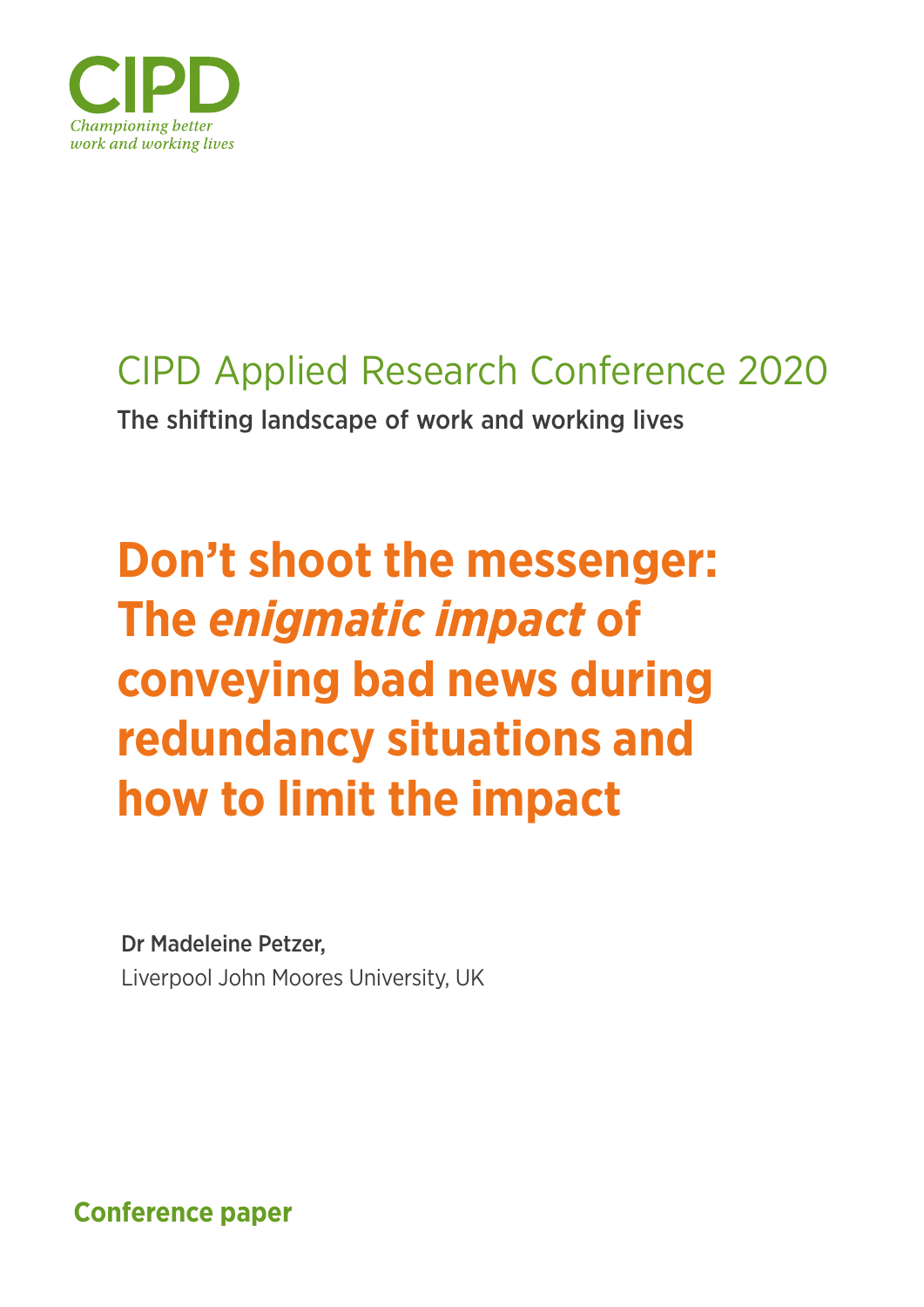The view that 'putting people at risk of redundancy is a horrible thing to do' is a common perception among redundancy envoys.

This paper highlights the significance of the negative psychological impact experienced by redundancy envoys during redundancy situations. Redundancy envoys for this purpose include: directors, management, employee consultative representatives and HR professionals. They are the individuals who normally assume responsibility for activities such as the strategy, planning, process, implementation, communication and consultations associated with redundancies, as well as dealing with the aftermath.

The findings from this qualitative study indicated that the psychological impact on redundancy envoys is significant. When describing the impact of implementing redundancies on their psychological health, the research participants spoke about their experiences with heartfelt emotion, tears were frequent and many envoys referred to overwhelming levels of stress that resulted in sleepless nights, medication, therapy, long-term absences and resignations.

The implications for practice are that organisations should recognise the detrimental impact of redundancy programmes on redundancy envoys. Organisations should thus carefully consider if the benefits of a headcount reduction strategy outweigh the negative impact on redundancy envoys and, if such a strategy is unavoidable, what interventions can be implemented to limit the negative consequences for the individuals and the organisation.

### **The accelerating pace of redundancies**

To cope with increased competitive pressure, demand for cost savings and high performance, many organisations have come to rely on a range of strategies, such as globalisation of product and capital markets, work intensification ([Burchell et al 2002\)](https://westminsterresearch.westminster.ac.uk/item/q9547/job-insecurity-and-work-intensification-flexibility-and-the-changing-boundaries-of-work), restructuring and redundancies [\(Macky 2004](https://www.researchgate.net/publication/262014215_Organisational_Downsizing_and_Redundancies_The_New_Zealand_Workers_Experience), [Williams 2004](https://eric.ed.gov/?id=EJ873220)).

Redundancy is not a new phenomenon; however, it should be recognised that the scope and pace of redundancies have accelerated in recent years ([Baruch and Hind 1999\)](https://www.tandfonline.com/doi/abs/10.1080/135943299398375). During the financial crash in 2008, the redundancy rate in the UK reached a high point where 12.2 employees in every 1,000 were being made redundant in the period of February–April 2009 [\(ONS 2020](https://www.ons.gov.uk/employmentandlabourmarket/peoplenotinwork/redundancies/timeseries/beir/lms)).

In early 2020, many organisations announced redundancies, including Anglian Water [\(Lodge](https://www.lincolnshirelive.co.uk/news/local-news/anglian-water-jobs-risk-lincoln-3917497)  [2020\)](https://www.lincolnshirelive.co.uk/news/local-news/anglian-water-jobs-risk-lincoln-3917497), HSBC ([Bennett-Ness 2020\)](https://www.newsshopper.co.uk/news/18260442.jobs-risk-hsbc-bank-announces-closure-greenwich-branch/), Southern Water ([Brooke 2020\)](https://www.theargus.co.uk/news/18314215.dozens-jobs-risk-southern-water/) and Ted Baker [\(Nazir 2020](https://www.retailgazette.co.uk/blog/2020/02/160-jobs-risk-ted-baker-announces-shake/)), even before the outbreak of the COVID-19 global pandemic. Compounded with the effects of the pandemic, however, the scale of redundancies has reached phenomenal numbers, with up to 50 million jobs at risk globally in the travel and tourism industry alone according to the World Travel & Tourism Council (WTTC) (cited in [Munbodh 2020\)](https://www.mirror.co.uk/money/coronavirus-50million-travel-jobs-risk-21686564).

At the time of writing, redundancies were still on the increase, despite the UK Government initiating the Coronavirus Job Retention Scheme to mitigate the pandemic's impact on the workplace. This scheme gives businesses the ability to place staff on furlough leave, with the Government covering 80% of an individual's wages, up to a maximum of £2,500 per month. It also enabled businesses to rehire employees who were made redundant after 28 February (provided they were on the payroll before that date) and immediately place them on furlough leave.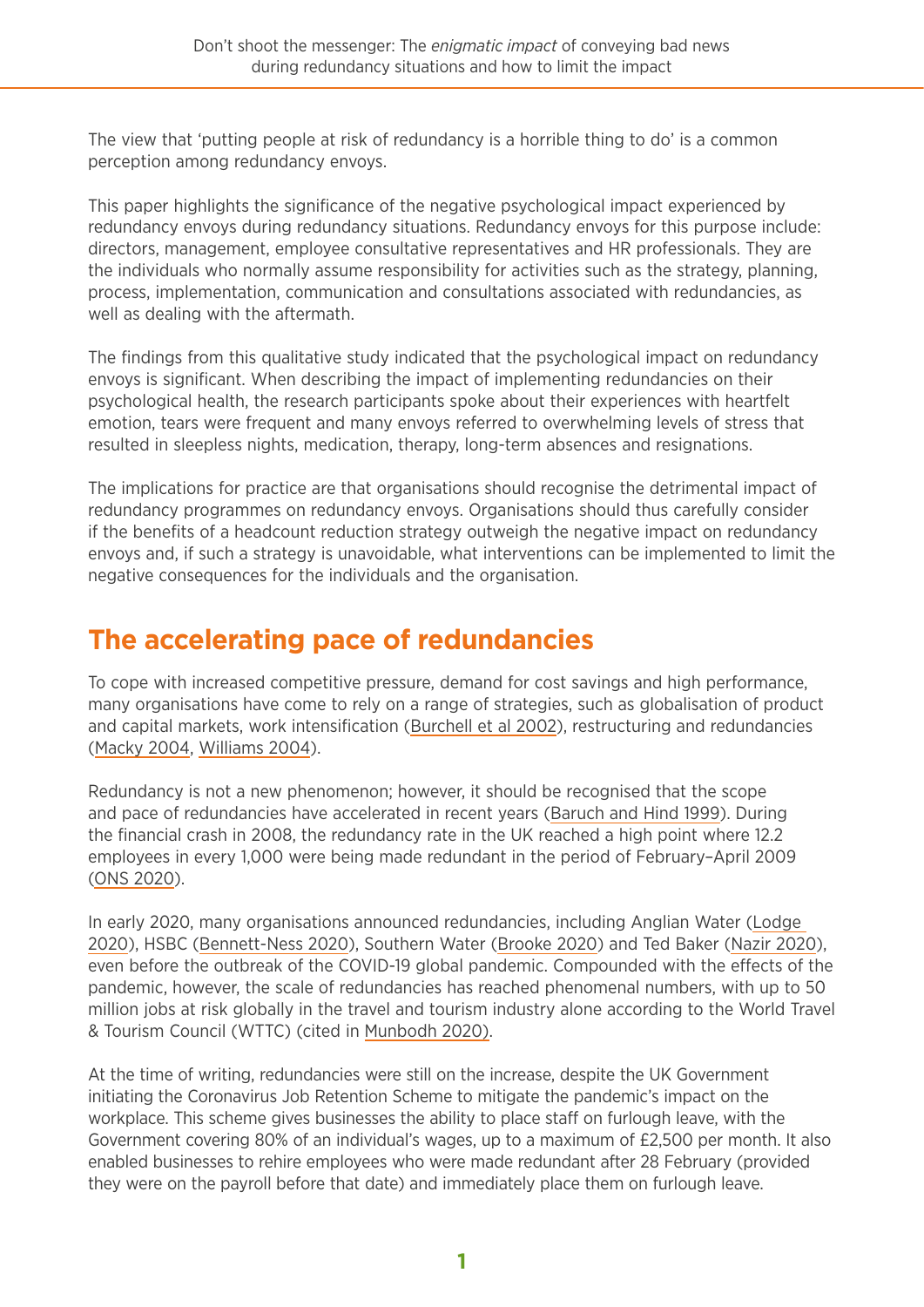The total impact of the COVID-19 pandemic on organisations is still unknown, but it is anticipated that the scale of redundancies will continue to grow significantly. A recent joint survey from the CIPD and *People Management* magazine indicated that one in four organisations expect to make permanent redundancies due to the crisis ([CIPD 2020](https://www.cipd.co.uk/about/media/press/redundancies-coronavirus)). With the rate of redundancies still increasing, it is even more imperative for organisations to understand the characteristics of redundancy envoys and why they are critical for an organisation's survival.

### **Victims, survivors and envoys: the impact of redundancies on the workforce**

Redundancy programmes have a negative impact on the entire workforce. Those affected include the victims (the employees who leave), the survivors (employees who remain in the business), and redundancy envoys (those who assume responsibility for activities such as the strategy, planning, process, implementation, communication and consultations associated with the redundancy programme).

#### **The impact on victims includes:**

- psychological stress
- ill health
- family and personal problems
- reduced self-esteem
- depression
- helplessness and anxiety
- feelings of social isolation
- damage to career
- loss of earning power
- feelings of cynicism
- uncertainty and decreased loyalty in future employment [\(Gandolfi 2008](http://www.jaabc.com/jaabcv13n1preview.html)).

#### **The impact on the survivors includes:**

- increased workload
- survivor quilt
- survivor envy
- anger
- relief
- job insecurity
- managing higher levels of stress, absenteeism and mistrust
- working in an environment with possible decreased work quality, morale and productivity
- decreased employee involvement
- decreased trust towards management [\(Gandolfi 2008](http://www.jaabc.com/jaabcv13n1preview.html)).

The key focus of this research was to establish the impact of redundancies on redundancy envoys. [Gandolfi \(2008\)](http://www.jaabc.com/jaabcv13n1preview.html) and [Noer's \(1993\)](https://cmc.marmot.org/Record/.b16208262) research indicates that managers who are part of a redundancy programme quite often experience some of the same feelings as the survivors and victims. [Torres \(2011, p181\)](https://www.oliviertorres.net/travaux/pdf/thesilentandshamefull_torres_2011.pdf) supports this by stating that the very real suffering of the redundancy envoy remains 'unspoken and unheard'. The most recent research by Ashman [\(2012,](https://archive.acas.org.uk/media/3457/Downsizing-envoys-A-publicprivate-sector-comparison/pdf/Downsizing-envoys-a-public-private-sector-comparison-accessible-version.pdf) [2016\)](https://link.springer.com/chapter/10.1057/978-1-137-51560-5_1) agrees that redundancy envoys describe the experience as *'traumatic, nerve wracking, dreadful,*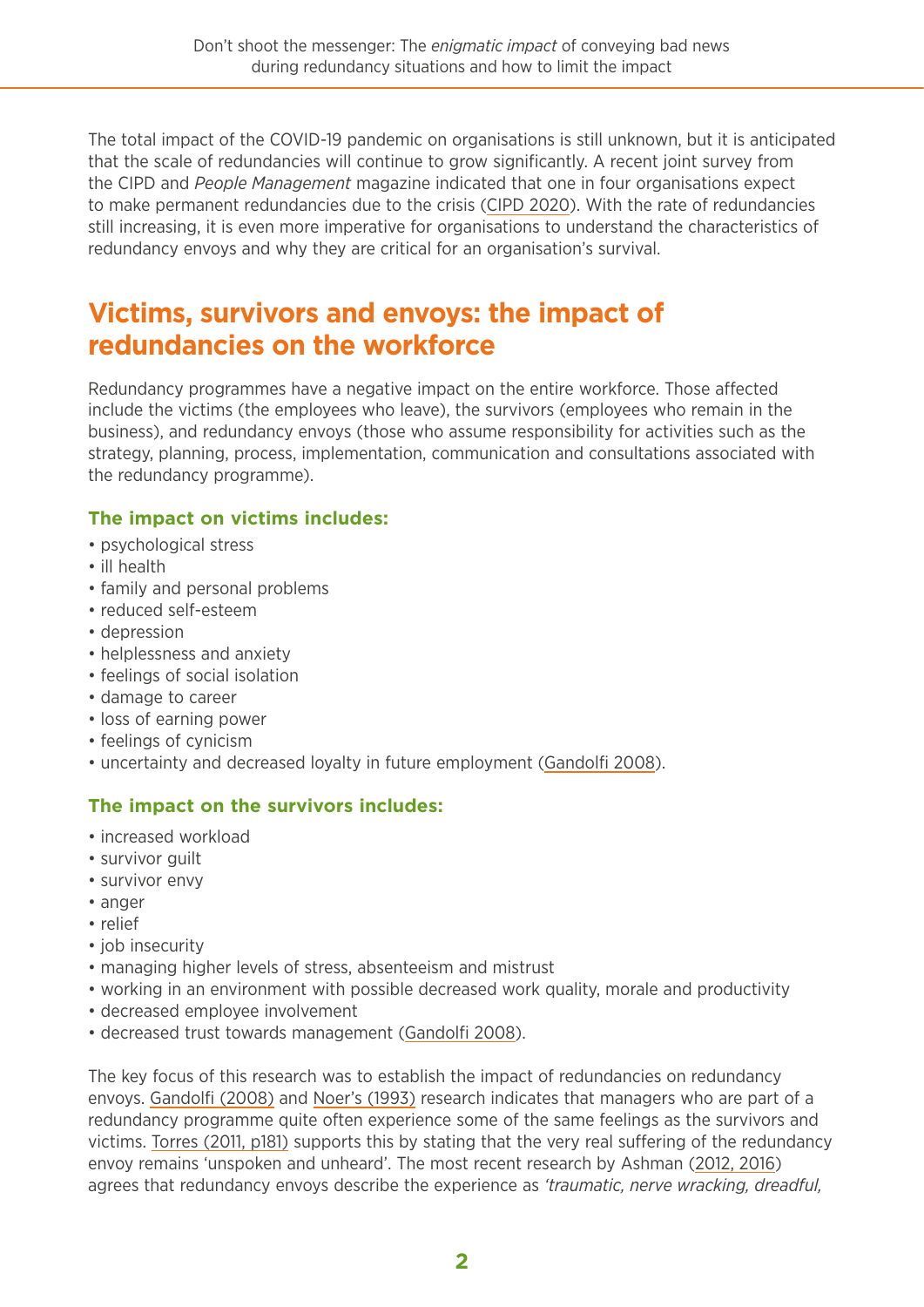*very upsetting and hideous'* [\(Ashman 2012, p9](https://archive.acas.org.uk/media/3457/Downsizing-envoys-A-publicprivate-sector-comparison/pdf/Downsizing-envoys-a-public-private-sector-comparison-accessible-version.pdf)). With the limited research in this area and the growing scale of redundancies, the importance of gaining a better understanding of the impact on redundancy envoys is ever increasing.

### **The idiosyncrasy of redundancy envoys**

[Braithwaite et al \(2005\)](https://www.ncbi.nlm.nih.gov/pmc/articles/PMC1299338/) found that most studies on the success of redundancies as a costsaving strategy tend to challenge the validity of a reduction in personnel more than support restructuring. [Gandolfi \(2008\)](http://www.jaabc.com/jaabcv13n1preview.html) argues that there is significant empirical evidence to propose that the *'consequences of downsizing are negative at best and disastrous at worst'*, with [Henkoff](https://archive.fortune.com/magazines/fortune/fortune_archive/1994/01/10/78843/index.htm)  [\(1994\),](https://archive.fortune.com/magazines/fortune/fortune_archive/1994/01/10/78843/index.htm) [Cascio \(1993, 2013\),](https://www.researchgate.net/publication/297499954_Downsizing_Is_less_still_more) and [Brockner et al \(1985\)](https://econpapers.repec.org/article/eeejobhdp/v_3a36_3ay_3a1985_3ai_3a2_3ap_3a229-244.htm) agreeing that the research regarding redundancies has proved consistently that the anticipated benefits of redundancies have not been realised.

### **Leaders as redundancy envoys: the negative effects on business operation**

This paper proposed that the reason why companies mostly don't achieve their intended objectives as part of a redundancy programme is due to the negative impact experienced by redundancy envoys. It is important to acknowledge that redundancy envoys are also the individuals responsible for dealing with the consequences of restructuring activities. They are mostly in crucial leadership roles that can have a significant impact on the engagement, motivation and success of the organisation. Organisations need to appreciate that the very people they ask to run their business are being put under undue stress by implementing redundancies and thus need to ask themselves what they can do to support these redundancy envoys, if a reduction in headcount is the only way forward.

By having a better understanding of the negative psychological impact experienced, organisations can provide better support mechanisms for redundancy envoys to mitigate the negative psychological impact. This paper presents empirical evidence that argues that the impact of implementing redundancies is profound, leading to serious negative implications for the redundancy envoy, and subsequently the organisation.

### **Understanding the negative impact on redundancy envoys**

The aim of this qualitative study was to gain a better understanding of the negative impact experienced by redundancy envoys during the implementation of redundancies. The research draws upon the experiences of redundancy envoys across a range of industries, including hospitality, engineering, manufacturing, aviation, technology, cosmetics, education, medical procurement, telecommunication, transportation and shipping, metals and retail.

A critical literature review indicated that there are very limited studies that specifically examine the idiosyncrasy, implications of stress and mitigation interventions for redundancy envoys. The relevant literature is around 15 years old, with the most recent literature emerging from Ashman [\(2012,](https://archive.acas.org.uk/media/3457/Downsizing-envoys-A-publicprivate-sector-comparison/pdf/Downsizing-envoys-a-public-private-sector-comparison-accessible-version.pdf) [2016\)](https://link.springer.com/chapter/10.1057/978-1-137-51560-5_1) and [Waraich and Bhardwaj \(2011\).](https://search.proquest.com/openview/fbfbd35486758b0356de01314cb4f39b/1?pq-origsite=gscholar&cbl=40946)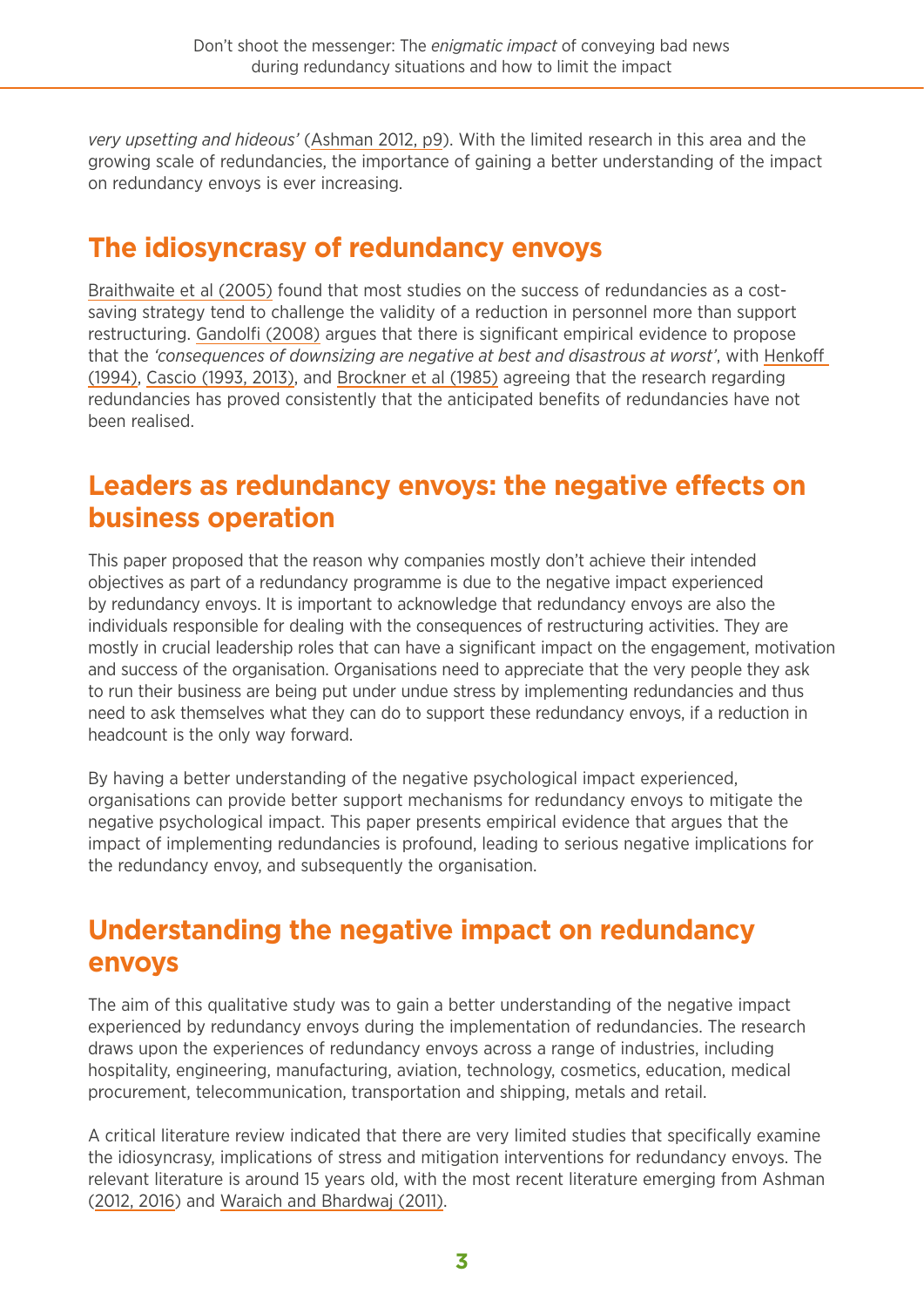### **Listening, observing and questioning redundancy envoys**

This research study was based on an interpretative, subjectivist philosophy. Rationale is provided for using observation and ethnography and I draw on [Silverman's \(2013\)](https://www.researchgate.net/publication/279187183_Doing_Qualitative_Research_A_Practical) perspective that to really understand, one must engage in an extended period of observation. The approach adopted aligns with what [Evered and Louis \(1981\)](https://www.jstor.org/stable/257374?seq=1) describe as *'multisensory holistic immersion'*, where you make sense of a situation by listening, observing and questioning the outcome of actions.

#### **There were two key stages of the data collection:**

1 collecting data to understand the impact of redundancies 2 piloting the solutions to mitigate the impact.

#### **1 Collecting data to understand the impact of redundancies**

The main source of data collection was through semi-structured interviews, with additional sources of primary data collected through observation and diary-keeping, 'lessons learned' sessions, employee committee consultative meetings, redundancy and change management workshops, workshop feedback questionnaires, management strategy workshops and director application interviews. Secondary data were also collected through engagement surveys and mood survey tools.

#### **2 Piloting the solutions to mitigate the impact**

The pilot study data was collected through action research where four iterations of redundancies took place within a private sector organisation. Through the process of action research, various redundancy models were trialled to drive continuous improvement by mitigating the negative psychological impact for redundancy envoys. Through the iterations, redundancy stakeholder models were tested, while data continued to be collected to understand if interventions helped to mitigate the negative impact for redundancy envoys. Interventions were designed to address the needs of the impacted redundancy envoys and included training in how to deal with conflict and difficult situations, training around the legal aspects of redundancies, and various support networks established to provide for a safe sounding board.

### **Understanding then mitigating the negative impact on redundancy envoys**

Evidence from this pilot study indicated that, by understanding the enigmatic impact on redundancy envoys, organisations can provide better support to mitigate the impact for the whole organisation. This study resulted in the business improving its financial position by 21.7% over a four-year period, from loss- to profit-making while undergoing four redundancy programmes. The pilot study was successful, as a result of the organisation paying particular attention to first understanding and second mitigating the negative impact for redundancy envoys.

The data highlighted that this research project is one of the rare examples where a company can reap economic success through the implementation of redundancies. This is the exception to the rule in accordance with [Gandolfi's \(2008\) findings](http://www.jaabc.com/jaabcv13n1preview.html) that most firms adopting downsizing strategies do not deliver economic and organisational benefits. This study indicated that by understanding the negative impact on redundancy envoys, organisations can support them through the process so they are better able to deal with the emotional challenges, improve their resilience and ultimately retain a high level of performance.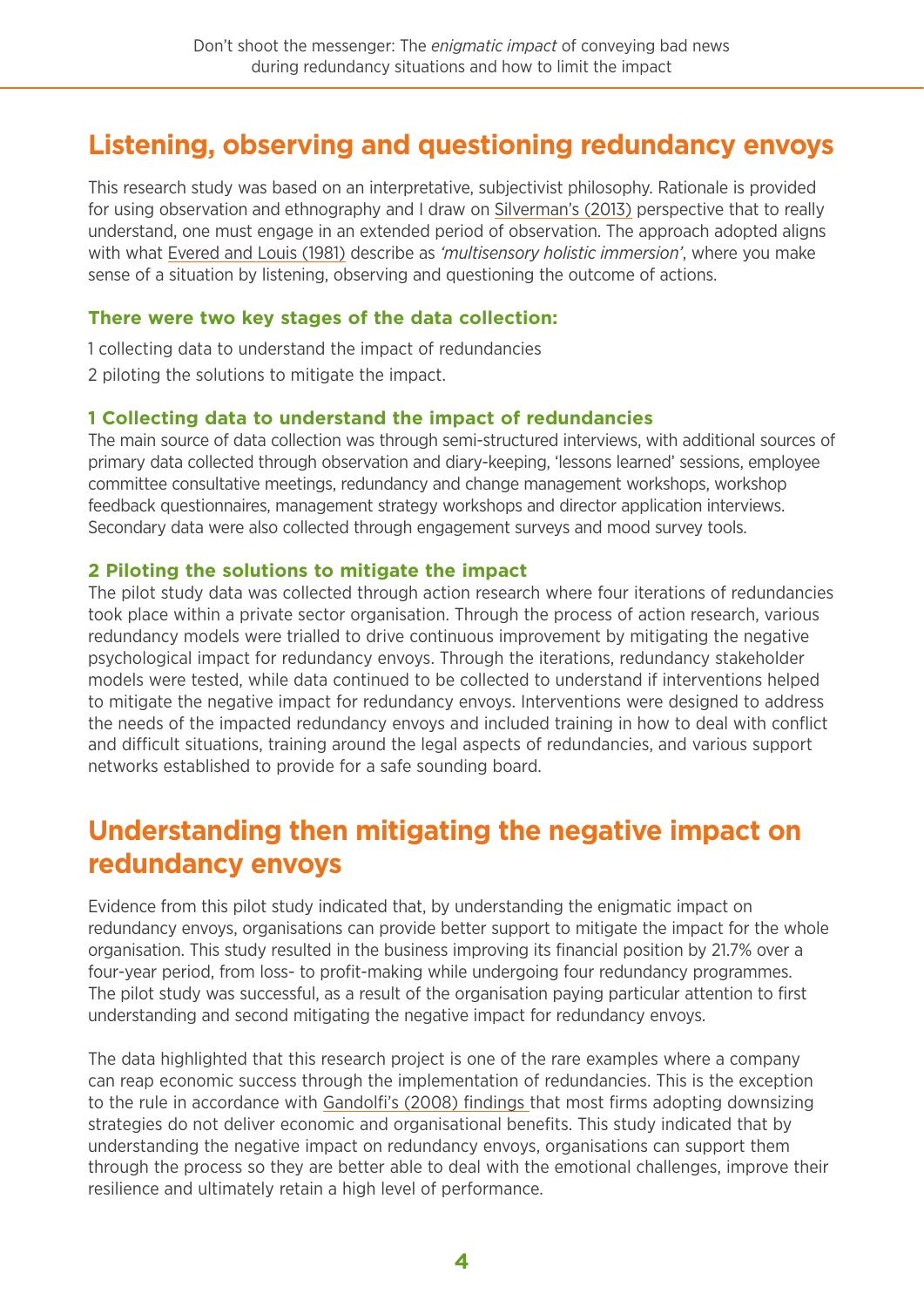### **Redundancy envoys experience a 'rollercoaster of emotions'**

The findings of the study indicated that the psychological impact on redundancy envoys is significant. Redundancy envoys describe the impact as a 'rollercoaster of emotions', experiencing a range of emotions including fear, anger, frustration, disappointment, regret, sadness, loneliness and shock – with guilt being the most prolific emotion encountered.

The severe negative impact experienced during the implementation of redundancies were described by most redundancy envoys as 'a very stressful job' which has 'a significant impact' on their psychological well-being. For some redundancy envoys the burden became untenable, which led to severe negative consequences for the individual and subsequently for the organisation. Redundancy envoys describe getting ill, such as this director, who stated:

*There were lots of emotions involved in the redundancies at the company.*  We dealt with shock, horror, anger and then acceptance. It upset me. It *was a very stressful situation. I could not sleep at night and I had to go to a doctor and get medication. It was very stressful and too harsh on my soul.* 

Another HR director shared his account, where he stated:

*I suffered and developed acute stress from implementing redundancies. I had to get help from a psychologist.*

One redundancy envoy, an HR business partner, felt targeted by angry employees, which made his life inside and outside of work so uncomfortable that he felt he had to resign from his job and move to another town to get away from the situation.

### **The experience of guilt as a redundancy envoy**

HR is not alone when it comes to experiencing the negative impact of implementing redundancies. Findings indicated that directors and line managers were more prone to experiencing guilt than HR professionals. This manager, a head of projects with over 20 years' experience, stated:

*I got to a stage where I was wondering if we had done enough to save costs, to plan ahead before we got to making people redundant. If we had pulled up our socks six to nine months ago, we would not be in this situation.*

A senior business director, who put his hand up for voluntary redundancy during a large restructure, shared his experience of guilt:

*As a management team we could have watched out. The matter was not taken seriously; had we responded earlier we might have saved jobs. As a big manager in a big business it felt like failure and I felt the pressure on a day-to-day basis; I felt that I failed.*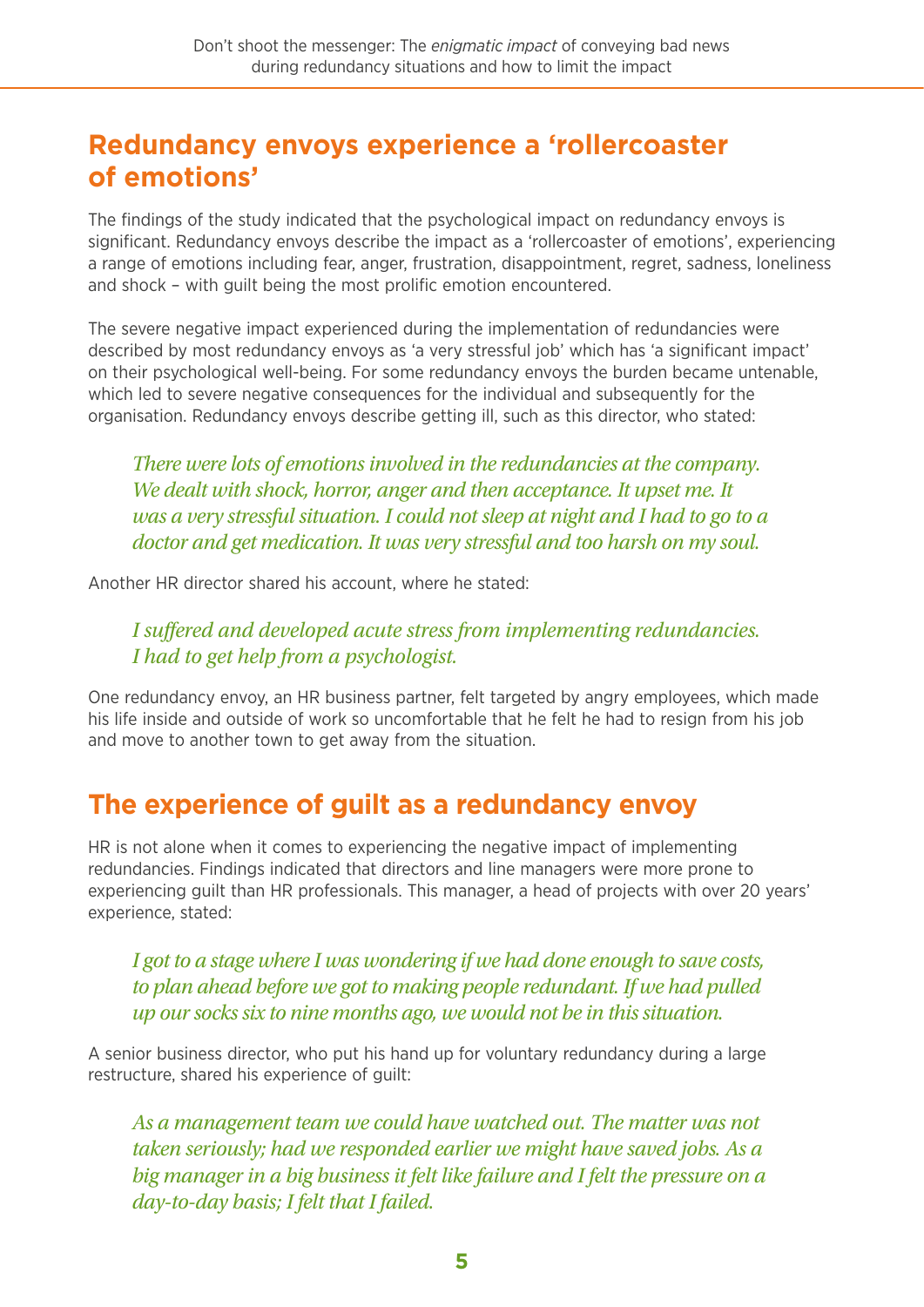### **Redundancy envoys' ability to function as effective managers and leaders**

Redundancy envoys revealed that the negative impact on their well-being impacted their productivity and ability to function effectively, such as this line manager, who stated:

*My lack of resilience impacted on my brain and I made myself ill … probably not eating the best, eating late at night … I think it was systematic to being so busy in the day, I made myself ill. Psychologically, a big meal at the end of the night was my reward for doing a hard day's work. I put on two and a half stone as a result. I used to go to the gym and go running four times a week. I just could not get the inclination to go again and had no time either.*

Feedback from employees supported the reflection of some of the redundancy envoys, such as this comment, which was captured through an anonymous feedback tool where employees were invited to share their feelings:

*The low morale I believe is due to bad management. Individuals not doing their jobs. No one accountable, not focusing on the real reason we exist. The customer … Where is the management for these individuals? I am dismayed at the way things are and I am not the only one.*

This negative impact, as described here, leads to emotional detachment from the organisation. This often occurs due to redundancy envoys' perception that the people in charge have a disregard for their concerns [\(Gervais 2014](https://shop.bps.org.uk/publications/publication-by-series/assessment-and-development-matters/assessment-development-matters-vol-6-no-3-autumn-2014.html)). When redundancy envoys emotionally detach themselves from the organisation, their effectiveness to lead and drive a programme of organisational change diminishes. Organisations cannot expect their directors and managers to lead and manage effectively if these critical envoys are suffering with high levels of stress, related long-term absences or work under the umbrella with an intention to quit as a result.

With the right support, the opposite can be achieved. If organisations understand how they can limit the negative impact and emotions of guilt, anger, frustration and sadness for redundancy envoys, the journey to making a success of the redundancy programme could be far more promising, as evident in the pilot study.

### **Appreciation and recognition: practical implications for organisations**

There are two key factors organisations need to be cognisant of during the implementation of redundancies:

1 Have an appreciation of the negative impact and emotional rollercoaster that redundancy envoys experience.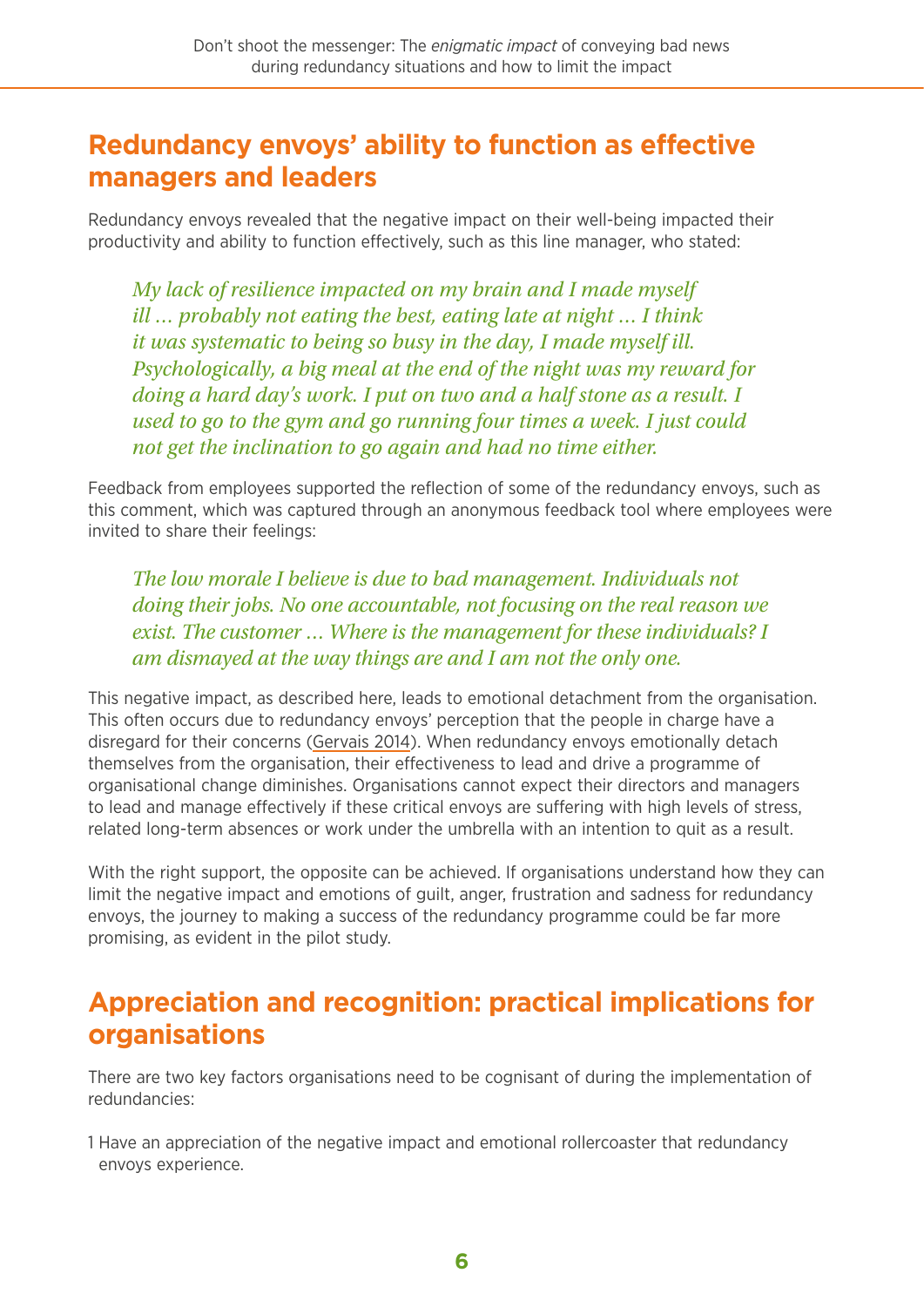2 Recognise that redundancy envoys are the key people in an organisation that need to drive business success, build it up again, keep the workforce motivated and thus need support through these difficult times.

There is no doubt that redundancy envoys are critical to the success of implementing redundancies so that these meet the intended aim, which is ultimately a profitable and sustainable business. To achieve this, organisations need to protect, support, train and develop redundancy envoys. Interventions should be bespoke for each organisational setting; however, the key is to really understand what impact and emotions redundancy envoys are experiencing and then tailoring the support specifically. For example, if redundancy envoys are experiencing guilt, what can the organisation do to limit the guilt?

### **Help for redundancy victims and well-being of redundancy envoys: a clear correlation**

The findings indicated a clear correlation between the commitment to help victims and the impact on the well-being of redundancy envoys. When the organisation supported victims to find alternative work, there was a clear reduction in the negative impact experienced by redundancy envoys.

Specific actions to alleviate the negative impact on redundancy envoys include:

#### **Building confidence and capability**

- training on the legal framework of the implementation of redundancies, including topics such as establishing a fair selection pool and robust selection criteria
- training on how to deal with conflict and difficult conversations
- having a clear and transparent business rationale for the redundancies
- strong leadership with a clear vision for the future and strategic goals of how this vision will be achieved
- effective planning of the redundancy programme and comprehensive analysis of who to put at risk
- clear communication and regular updates on the redundancy programme
- building a strong support network for redundancy envoys.

#### **Reducing the guilt experienced**

- being able to demonstrate that all other options to reduce costs in the organisation have been exhausted
- using fair and transparent policies and processes
- helping victims to find alternative work, by arranging on-site recruitment workshops through job centres or connecting employees at risk with competitors who are recruiting
- helping victims to find work, through arranging CV writing and interviewing skills workshops
- inviting voluntary redundancy applications
- providing support for employees on financial guidance, such as resources on how to manage your money, arranging retirement workshops and self-employment workshops.

The research implications of this paper place organisations in a better position to focus on interventions to mitigate the negative psychological impact. Once we understand the effect on our valuable leaders in more detail, we can progress with how we support redundancy envoys through the demanding process of implementing redundancies. The study demonstrated that if organisations focus on helping victims through the process of redundancy, the experience of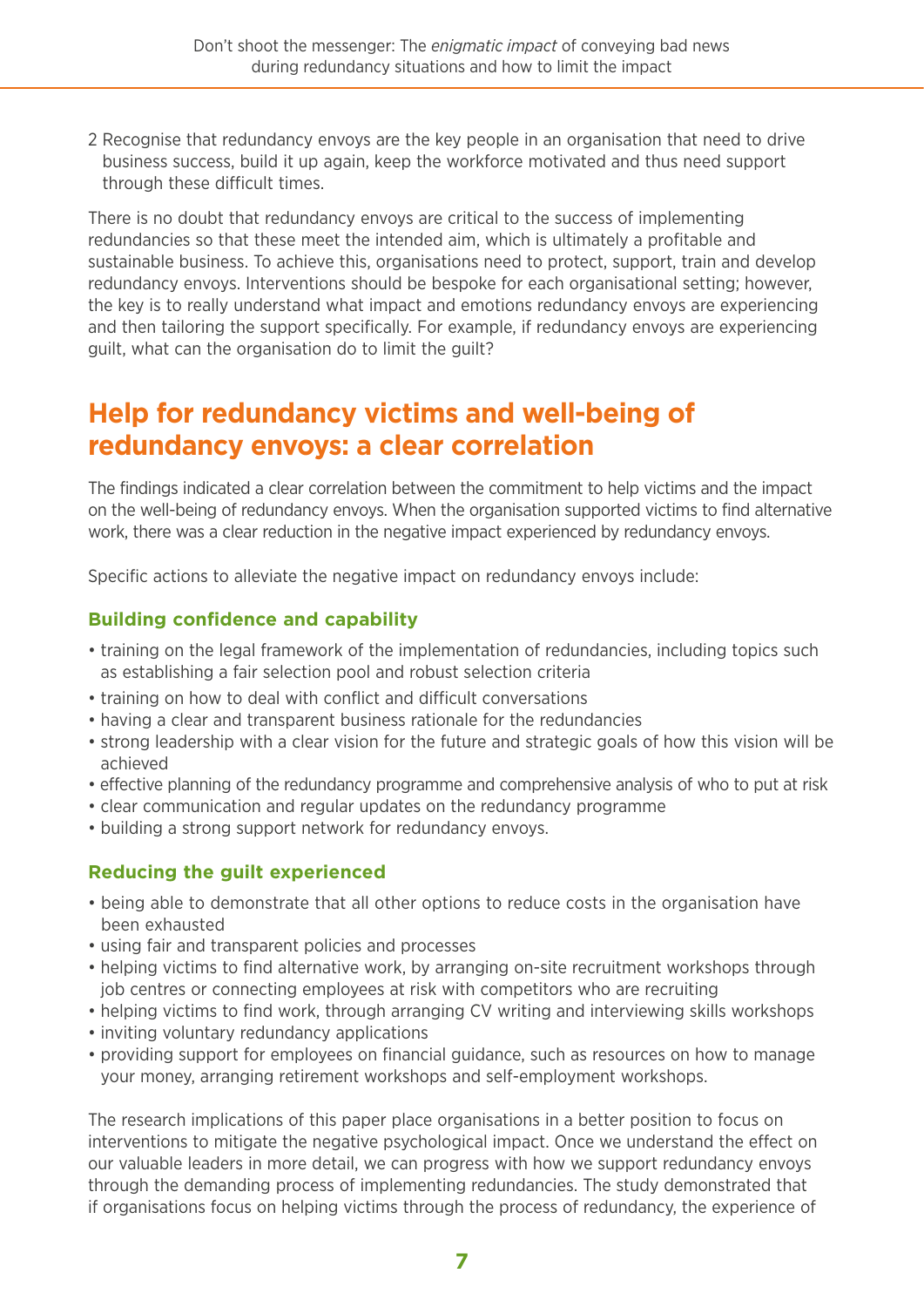guilt is reduced for redundancy envoys. This, in turn, helps to reduce the negative psychological impact on redundancy envoys. By helping the victims, the organisational survivors build better commitment and engagement with the redundancy envoys, which, as a result, also reduces the pressure on redundancy envoys, allowing for a win-win scenario.

**Don't shoot the messenger;** *UNDERSTAND the enigmatic impact* **of conveying bad news during redundancy situations.** 

### **References**

Ashman, I. (2012) *[Downsizing envoys: a public/private sector comparison.](https://archive.acas.org.uk/media/3457/Downsizing-envoys-A-publicprivate-sector-comparison/pdf/Downsizing-envoys-a-public-private-sector-comparison-accessible-version.pdf)* Research Paper 11/12. London: Acas.

[Ashman I. \(2016\) Downsizing: managing redundancy and restructuring. In: Saundry, R.,](https://link.springer.com/chapter/10.1057/978-1-137-51560-5_1)  [Latreille, P. and Ashman, I. \(eds\).](https://link.springer.com/chapter/10.1057/978-1-137-51560-5_1) *Reframing resolution*. London: Palgrave Macmillan.

[Baruch, Y. and Hind, P. \(1999\) Perpetual motion in organizations: effective management and](https://www.tandfonline.com/doi/abs/10.1080/135943299398375)  [the impact of the new psychological contracts on 'survivor syndrome'.](https://www.tandfonline.com/doi/abs/10.1080/135943299398375) *European Journal of [Work and Organizational Psychology](https://www.tandfonline.com/doi/abs/10.1080/135943299398375)*. Vol 8, No 2. pp295–306.

[Bennett-Ness, J. \(2020\) Jobs at risk at HSBC as bank announces closure of Greenwich branch.](https://www.newsshopper.co.uk/news/18260442.jobs-risk-hsbc-bank-announces-closure-greenwich-branch/) *Newshopper*[. 25 February.](https://www.newsshopper.co.uk/news/18260442.jobs-risk-hsbc-bank-announces-closure-greenwich-branch/)

[Braithwaite, J., Westbrook, J. and Ledema, R. \(2005\) Restructuring as gratification.](https://www.ncbi.nlm.nih.gov/pmc/articles/PMC1299338/) *Journal of [the Royal Society of Medicine](https://www.ncbi.nlm.nih.gov/pmc/articles/PMC1299338/)*. Vol 98. pp542–44.

[Brockner, J., Davy, J. and Carter, C. \(1985\) Layoffs, self-esteem, and survivor guilt: motivational,](https://econpapers.repec.org/article/eeejobhdp/v_3a36_3ay_3a1985_3ai_3a2_3ap_3a229-244.htm)  affective, and attitudinal consequences. *[Organizational Behavior and Human Decision](https://econpapers.repec.org/article/eeejobhdp/v_3a36_3ay_3a1985_3ai_3a2_3ap_3a229-244.htm)  Processes*[. Vol 36, No 2. pp229–44.](https://econpapers.repec.org/article/eeejobhdp/v_3a36_3ay_3a1985_3ai_3a2_3ap_3a229-244.htm)

[Brooke, S. \(2020\) Dozens of jobs at risk at Southern Water as cuts announced.](https://www.theargus.co.uk/news/18314215.dozens-jobs-risk-southern-water/) *The Argus*. 18 March.

[Burchell, B., Ladipo, D. and Wilkinson, F \(2002\)](https://westminsterresearch.westminster.ac.uk/item/q9547/job-insecurity-and-work-intensification-flexibility-and-the-changing-boundaries-of-work) *Job insecurity and work intensification*. London: [Routledge.](https://westminsterresearch.westminster.ac.uk/item/q9547/job-insecurity-and-work-intensification-flexibility-and-the-changing-boundaries-of-work)

[Cascio, W.F. \(1993\) Downsizing: what have we learned?](https://www.jstor.org/stable/4165111?Search=yes&resultItemClick=true&searchText=Cascio&searchUri=%2Faction%2FdoBasicSearch%3FQuery%3DCascio%26amp%3Bfilter%3Djid%253A10.2307%252Fj101408&ab_segments=0%2Fbasic_SYC-5152%2Fcontrol&refreqid=search%3Acf5abac348d05c818648125e165cb3f3&seq=1) *Academy of Management Executive*. [pp795–804.](https://www.jstor.org/stable/4165111?Search=yes&resultItemClick=true&searchText=Cascio&searchUri=%2Faction%2FdoBasicSearch%3FQuery%3DCascio%26amp%3Bfilter%3Djid%253A10.2307%252Fj101408&ab_segments=0%2Fbasic_SYC-5152%2Fcontrol&refreqid=search%3Acf5abac348d05c818648125e165cb3f3&seq=1)

[Cascio, W.F. \(2013\) How does downsizing come about? In: Cooper, C.L., Pandey, A. and Quick,](https://www.researchgate.net/publication/297499954_Downsizing_Is_less_still_more)  J.C. (eds). *Downsizing: is less still more?* [Cambridge: Cambridge University Press](https://www.researchgate.net/publication/297499954_Downsizing_Is_less_still_more)

CIPD. (2020) *[1 in 4 employers expect permanent redundancies from coronavirus crisis](https://www.cipd.co.uk/about/media/press/redundancies-coronavirus)*. Press release. 2 April. London: Chartered Institute of Personnel and Development.

[Clair, J.A. and Dufresne, R.L. \(2004\) Playing the grim reaper: how employees experience](https://journals.sagepub.com/doi/abs/10.1177/0018726704049991)  carrying out a downsizing. *Human Relations*[. Vol 57, No 12. pp1597–1625.](https://journals.sagepub.com/doi/abs/10.1177/0018726704049991)